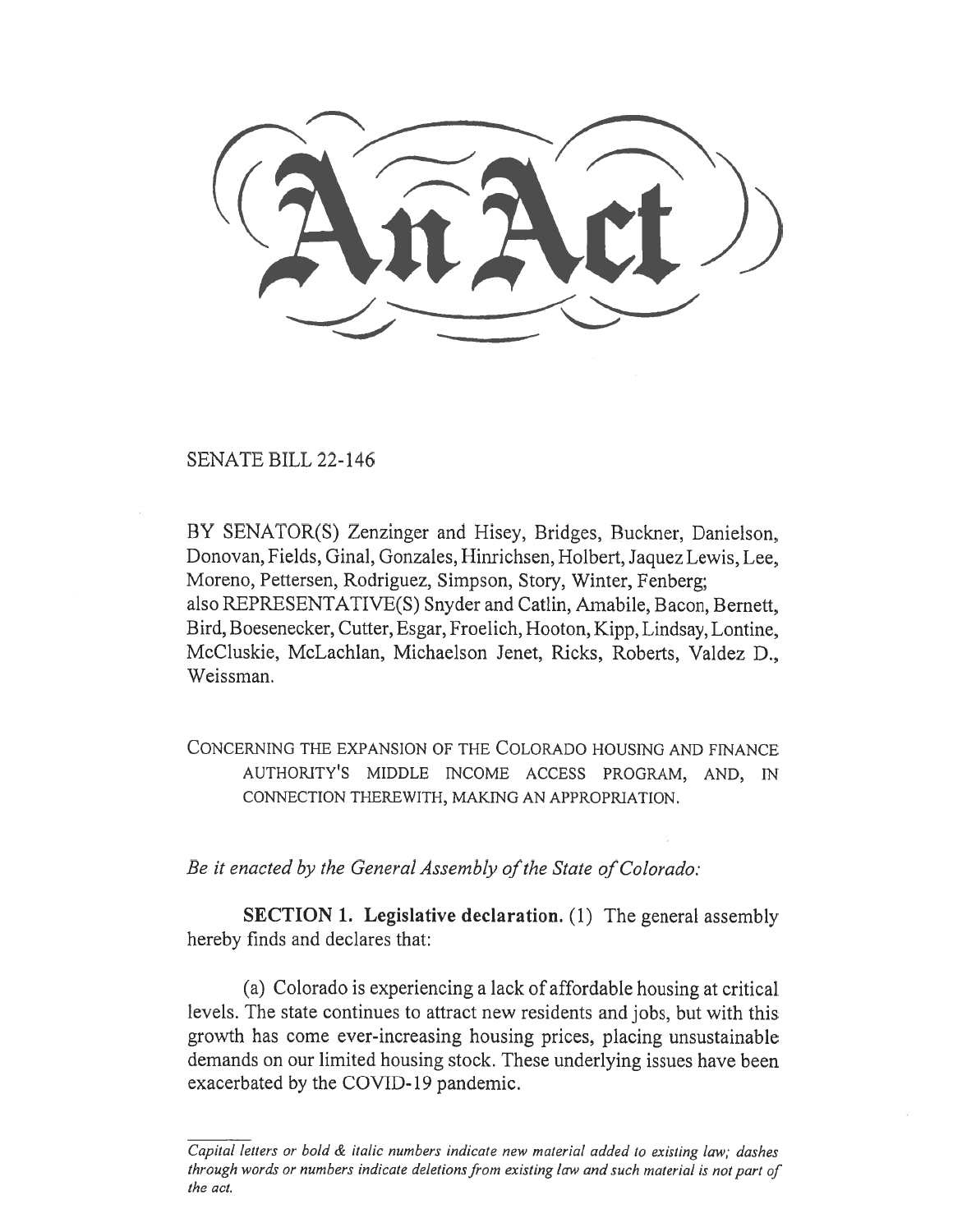(b) In 2021, the general assembly enacted House Bill 21-1329, which directed the executive committee of the legislative council to create a task force to meet during the 2021 interim and issue a report with recommendations to the general assembly and the governor on policies to create transformative changes in the area of housing;

(c) Pursuant to section 24-75-229 (6)(a), C.R.S., and the subsequent executive committee resolution, the task force, made up of legislators, executive branch members, and nonlegislative members, including industry experts, was formed to find ways to expend the money allocated and provide funding and policy recommendations to:

(I) Address the issue of affordable housing; and

(II) Achieve the goals outlined by the committee that was developed in accordance with 24-75-229 (6), C.R.S.; and

(d) The task force recommended that the general assembly invest in the Colorado housing and finance authority's middle income access program.

(2) (a) The general assembly further finds that the Colorado housing and finance authority's middle income access program, referred to in this section as the "program", is designed to provide financing to developers seeking to build affordable rental housing to Coloradans with an eighty percent area median income and above. The program fills a gap in the marketplace, as existing state and federal resources primarily support the development of housing for those with a sixty percent area median income and below. The program addresses the middle income workforce, sometimes referred to as the "missing middle", with incomes too high for housing credit units under traditional thresholds but often overburdened by market rents. Without affordable housing, teachers and school employees are unable to live in the communities where they work. Not only does this result in more traffic congestion and longer commutes, but it also reduces community stability and inclusion. Support for the program and increased middle income housing investment is significant and spans throughout all regions of the state, including communities with much needed housing such as Estes Park, Keystone, Steamboat Springs, Gypsum, and Denver.

## PAGE 2-SENATE BILL 22-146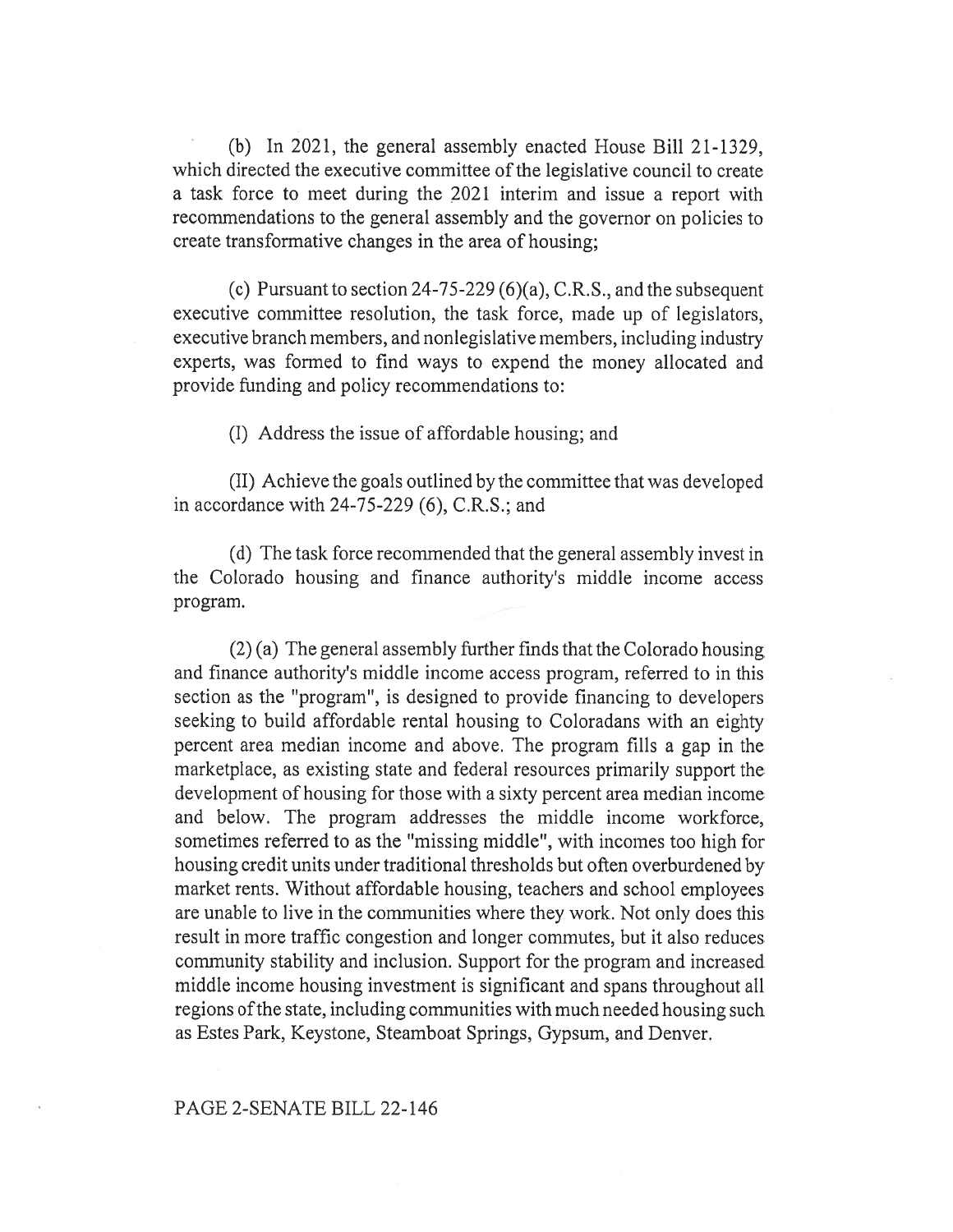(b) Today, many of Colorado's essential workers earn more than sixty percent area median income and yet still cannot afford market rate rents. To date, the program has leveraged fourteen million dollars of Colorado housing and finance authority-invested funds to support five developments comprised of over six hundred units. To provide assistance to the "missing middle", the general assembly finds it necessary to expand the program.

SECTION 2. In Colorado Revised Statutes, add 24-32-721.3 as follows:

24-32-721.3. Middle income access program - contract with Colorado housing and finance authority for administration of funds appropriation. FOR STATE FISCAL YEAR 2022-2023, THE GENERAL ASSEMBLY SHALL APPROPRIATE TWENTY-FIVE MILLION DOLLARS FROM MONEY IN THE AFFORDABLE HOUSING AND HOME OWNERSHIP CASH FUND, CREATED IN SECTION 24-75-229  $(3)(a)$ , THAT ORIGINATES FROM THE GENERAL FUND TO THE DEPARTMENT OF LOCAL AFFAIRS FOR THE USE OF THE DIVISION FOR THE PURPOSE OF EXPANDING THE MIDDLE INCOME ACCESS PROGRAM ESTABLISHED IN AND ADMINISTERED BY THE COLORADO HOUSING AND FINANCE AUTHORITY, CREATED IN PART 7 OF ARTICLE 4 OF TITLE 29. THE DIVISION SHALL CONTRACT WITH THE AUTHORITY FOR ADMINISTRATION OF THE MONEY APPROPRIATED TO THE DEPARTMENT UNDER THIS SECTION. THE CONTRACT MAY INCLUDE NORMAL AND CUSTOMARY FEES AND EXPENSES FOR ADMINISTRATION OF THE PROGRAM, AND THE PROGRAM MUST BE ADMINISTERED IN A MANNER CONSISTENT WITH THE PROGRAM GUIDELINES ESTABLISHED BY THE AUTHORITY.

SECTION 3. Appropriation. For the 2022-23 state fiscal year, \$25.0 million is appropriated to the department of local affairs for use by the division of housing. This appropriation is from the affordable housing and home ownership cash fund created in section 24-75-229 (3)(a), C.R.S., and originates from the general fund. To implement this act, the division may use this appropriation for the middle income access program administered by the Colorado housing and finance authority.

SECTION 4. Safety clause. The general assembly hereby finds,